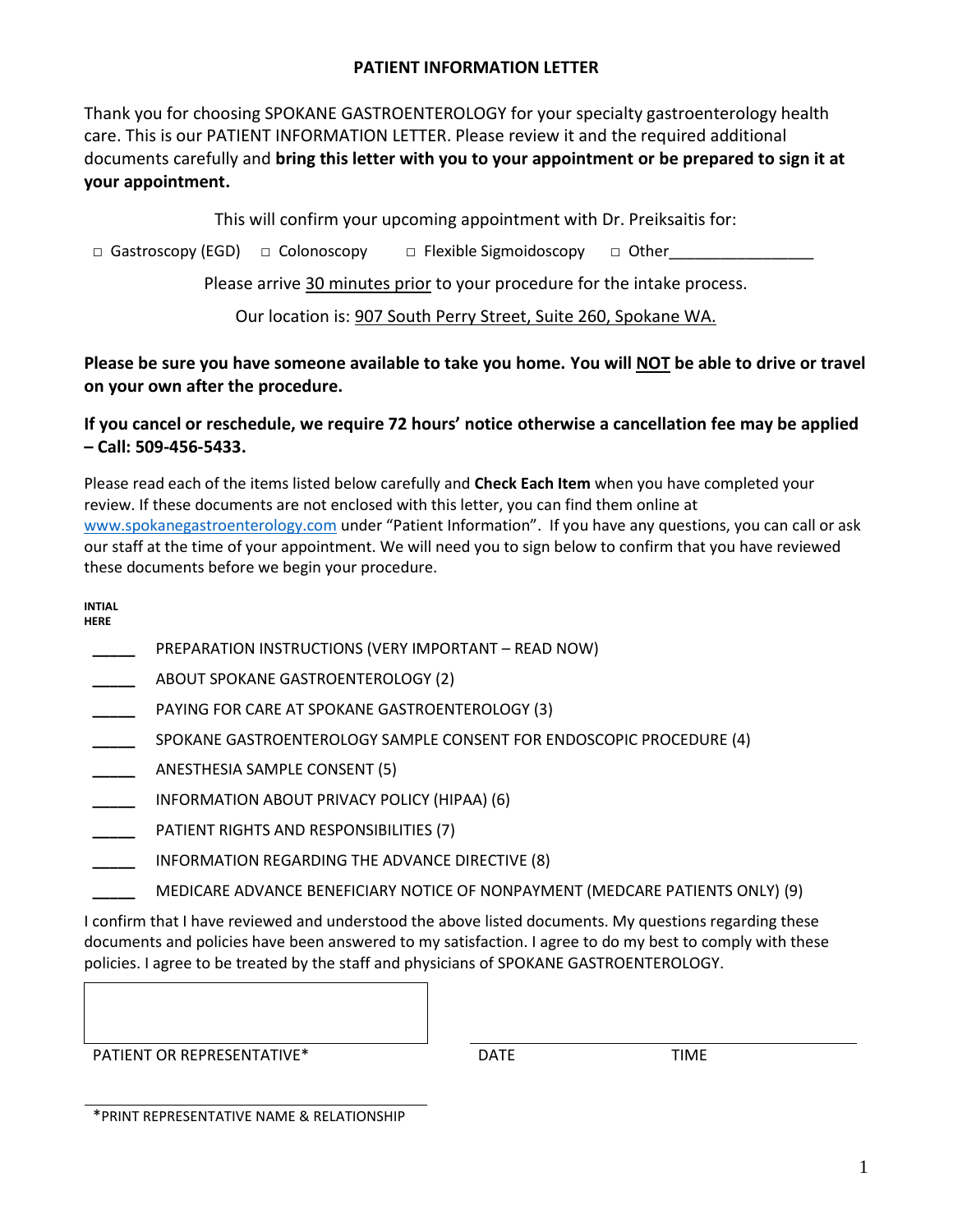# **ABOUT SPOKANE GASTROENTEROLOGY**

This practice is owned by Harold Preiksaitis, MD who is a specialist qualified to provide consultations and procedures to investigate and treat gastrointestinal and/or liver diseases. You should know that Dr. Preiksaitis has a financial interest in this facility. Dr. Preiksaitis has many years of specialty training and experience and, together with his outstanding team of nurses and support staff, we will ensure that you receive the best possible care. It is our goal to provide state-of-the-art services focused on your comfort and safety with the least cost to you and your insurer. If you would prefer to communicate in a language other than English, let us know and we will do our best to accommodate your request. If you would like to know more about any of our staff's training or credentials, please ask.

### *How we work with local hospitals:*

Dr. Preiksaitis has privileges at Providence Sacred Heart Medical Center and MultiCare Valley Hospital. He is an independent practitioner but part of the Providence Health Care Team and the MultiCare/ Rockwood Health System. In some cases, you may be advised to have a specific type of procedure done at the hospital because of the availability of specialized equipment, because of other medical conditions you may have or for insurance reasons. Or you may simply choose to have your procedure done at the hospital. It is up to you. You will receive the same great care.

### *After Hours Care and Emergencies:*

This practice does not provide after-hours or emergency care at this facility, although someone will always be available to take your phone call. If you have an urgent need for care after hours, you may be advised to go directly to the closest hospital emergency department or urgent care.

### *Comments and feedback:*

Once you have completed your visit to SPOKANE GASTROENTEROLOGY, please tell us how you found your experience – good or bad – we would like to know so we can keep doing what is good and improve whatever is not. Please direct any comments or feedback to our Nursing Operations Manager.

| By phone: | 509-456-5433                                                                                              |
|-----------|-----------------------------------------------------------------------------------------------------------|
| Email:    | on our website at www.spokanegastroenterology.com                                                         |
|           | Regular Mail: Nurse Manager,<br>SPOKANE GASTROENTEROLOGY<br>907 South Perry Suite 260<br>Spokane WA 99202 |

### *Other resources:*

HSQA Complaint Intake P.O. Box 47857 Olympia, WA 98504-7857

Phone: 360-236-4700 Toll Free: 800-633-6828 Fax: 360-236-2626 Email: HSQAComplaintIntake@doh.wa.gov

Center for Medicare and Medicaid Services (CMS) Office of the Medicare Beneficiary Ombudsman:

[http://www.medicare.gov/claims-and-appeals/m](http://www.medicare.gov/claims-and-appeals/)edicare-rights/get-help/ombudsman.html

Medicare Help and Support: 1-800-MEDICARE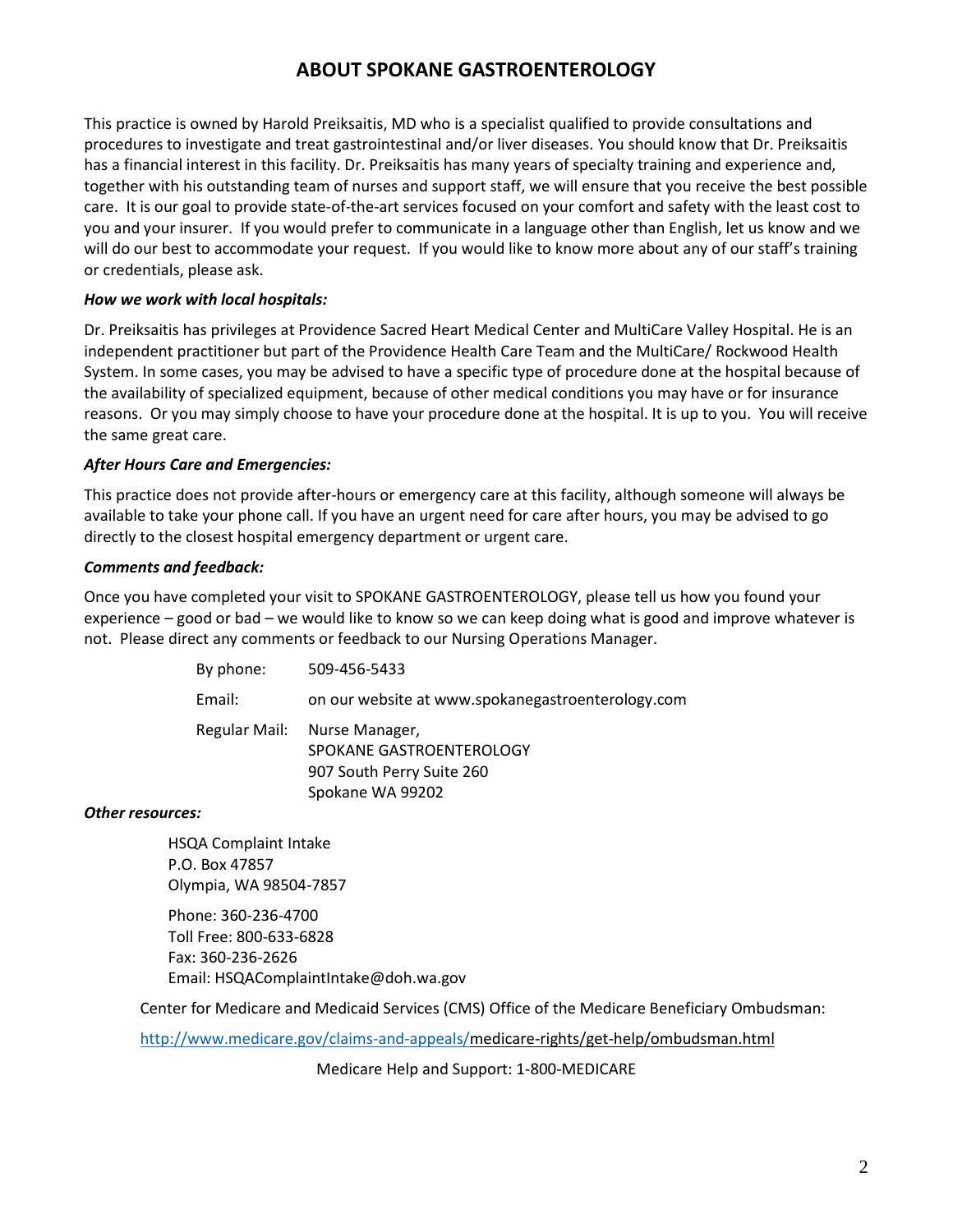# **PAYING FOR CARE AT SPOKANE GASTROENTEROLOGY Please Read Carefully**

### **Fees for Services:**

SPOKANE GASTROENTEROLOGY has contracts with most insurance companies, and we will bill them as a service to you. However, as the patient, you are responsible for any co-pays, deductibles, and any costs that your insurance or Medicare do not cover. If you have Medicare, please request a copy of the required Advanced Beneficiary Notice of Nonpayment which you will need to review and sign. Patients without insurance or insured by a company with whom we do not have an agreement, will be responsible for all charges.

As a free-standing endoscopy facility (ASC or ASF) our costs will be substantially less than hospital-affiliated facilities (HOPD). Our staff will do their best to help you obtain an estimate of your direct costs before you have your procedure. Direct cash payment is available if you have no insurance restrictions. For additional information and rates for cash pay services please ask our staff or visit our website:

### [www.SPOKANEGASTROENTEROLOGY.com/forp](http://www.spokanegastroenterology.com/for)atients/cost

### **About Your Bill:**

If you are having and endoscopic procedure your bill will have three components:

- 1. Physician Fee: The fee paid to your doctor for performing your procedure.
- 2. Anesthesia Fee: The fee paid to your anesthesia provider for sedation service for your procedure.
- 3. Facility Fee: Facility leasing and upkeep, nursing and staff salaries, equipment, drugs, IV supplies and fluids, licensing and certification fees, insurance, taxes, utilities, etc.

Pathology fees are not included. If you are paying directly (cash) for your procedure, these fees may be combined as one bill.

### **Payment Policy:**

All applicable fees are due at the time of service. Unpaid accounts must be paid within 60 days. Past due accounts will be charged 1.5% interest per month (18% per year). Cancellation fees are as follows: office visit \$50 with less than 48 hours prior to scheduled appointment, endoscopy procedures \$150 with less than 72 hours prior to scheduled appointment. Returned check fee is \$25. Insurance companies and Medicare will not pay cancellation fees.

We accept personal check, bank draft, Mastercard, Visa and American Express. Cash payments are accepted if hand delivered to our office. DO NOT SEND CASH BY MAIL. Patients with outstanding amounts owing to the practice will receive only essential care for 30 days after receiving overdue payment notice. Patients should not expect routine further visits, phone calls, lab orders or prescription renewals. Full care will resume when accounts are settled or a payment arrangement has been authorized by the practice. Amounts owing beyond 60 days will be forwarded to collections and will result in dismissal from the practice.

Any patient experiencing financial hardship or problems resolving their accounts can contact this office to arrange a payment plan and continued care conditional upon approval by the practice. If you are experiencing hardship or for any other reason cannot pay, please contact our Billing Associate to discuss payment options.

### **By initialing and signing the INFORMATION LETTER or signing our SIGNATURE PAD,**

## **You are agreeing to receive medical care including advice and treatment from staff and healthcare providers of SPOKANE GASTROENTEROLOGY.**

**Furthermore, you agree to accept full financial responsibility as a patient who is receiving medical services.**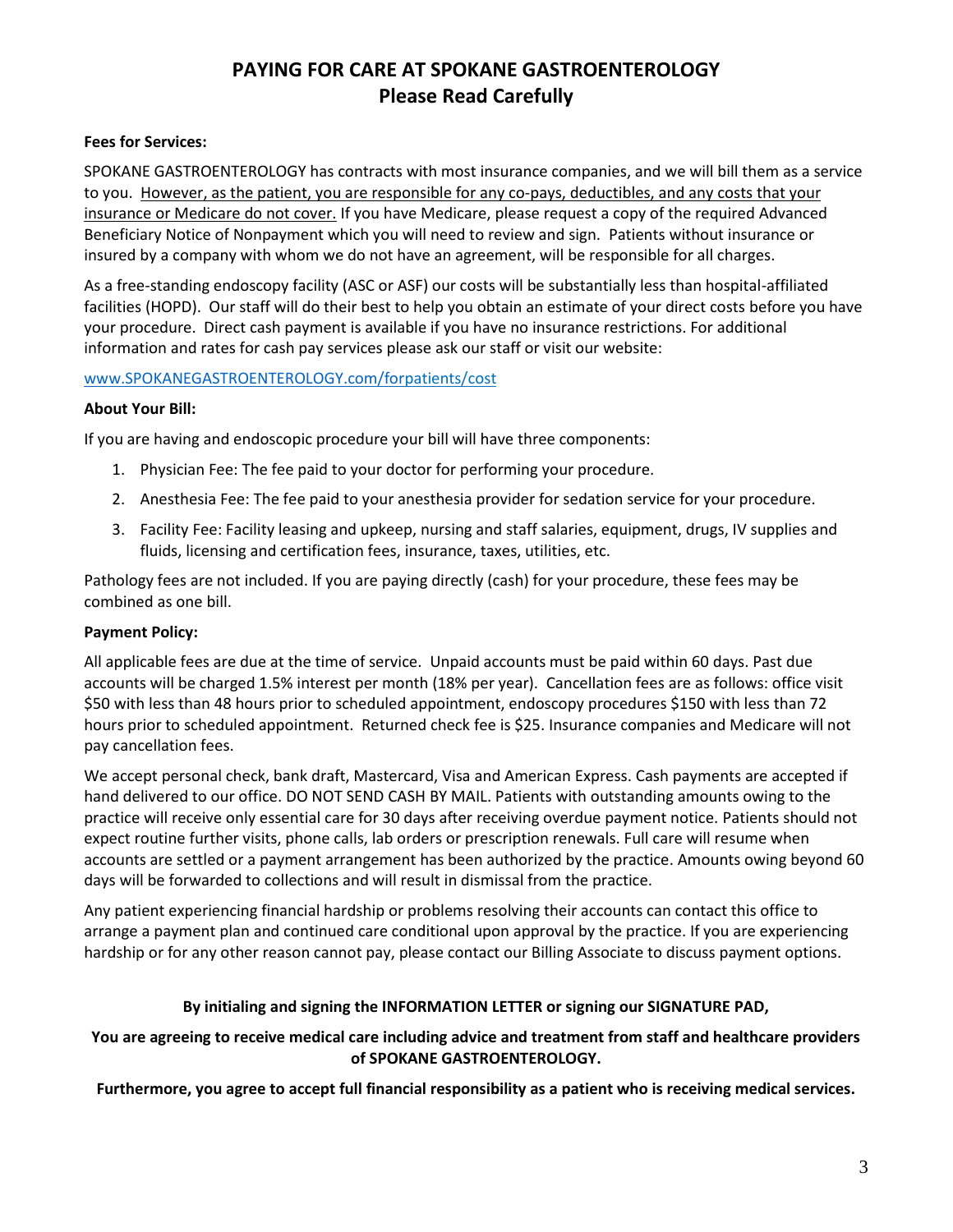## **SPOKANE GASTROENTEROLOGY SAMPLE CONSENT FOR ENDOSCOPIC PROCEDURE**

**You have the right** to know about your condition and the procedure(s) your health care provider has recommended. This consent form is intended to ensure that you are well-informed about the objectives, alternatives, risks and hazards so you can make an informed decision about your care.

**I voluntarily request** & authorize Dr. Harold Preiksaitis and such associates, assistants, and other providers as needed to treat my condition as noted here by the following procedure(s):

Condition/Indication:

**□ Gastroscopy:** After IV sedation, a flexible lighted instrument will be passed through my mouth and advanced into my esophagus, stomach and duodenum to visually examine these organs.

**□ Colonoscopy:** After IV sedation, a flexible lighted instrument will be passed through my anus (or stoma) and advanced into my large intestine (colon) to visually examine it.

**□ Flexible Sigmoidoscopy:** After IV sedation, a flexible lighted instrument passed through my anus will be advanced into my lower large intestine (colon) to visually examine only the last part.

I understand that tissue (biopsies, polyps) may be removed for analysis, photographs may be obtained, and other, additional procedures may be done at the discretion of the doctor for any unforeseen condition encountered during the procedure, including stretching (dilation) of an abnormally narrowed part of my gastrointestinal organs. I further authorize the doctor to do whatever he deems advisable during my procedure in the interest of my best care. I consent to the disposal of any removed tissues.

Endoscopic procedures in general very safe, but I recognize the potential complications of endoscopy including but not limited to perforation, bleeding, diagnostic error, pain, infection, blood clots, allergic reaction, and even death. If sufficiently serious, any of these complications could require a hospital stay, antibiotics, blood transfusion, repeat procedure and/or surgery.

I know that sedation involves additional risk, including over-sedation, aspiration (inadvertent material in the airway), drug reaction, brain damage or death. I may decline sedation. I understand that no warranty, guarantee, or assurance has been made to me as result or cure.

Alternatives to the planned endoscopic procedures have been explained and include, but are not limited to: Xray tests, rigid proctoscopy/sigmoidoscopy, MRI, nuclear scans or observation alone. These alternatives are not equivalent to endoscopy and do not allow for removal of tissue (biopsy or polypectomy) or other endoscopic treatments. I realize that the alternatives are also associated with risks including, but not limited to: missed diagnosis, radiation exposure, perforation, pain, etc. I recognize that there is risk in continuing my present condition without diagnosis or treatment.

In the event of an urgent transfer to another medical facility, I authorize SPE PLLC to transfer all medical records, photographs, findings, etc. deemed important to facilitate my further care.

I certify that I have read (or heard) and understood this Consent. It is complete and can be altered only with my additional consent. Exclusions (stroked-through) and annotations have been authorized by my initials. All my questions regarding this Consent and the procedure(s) have been answered to my satisfaction, and I have sufficient information to willingly authorize the procedure(s). I know I can withdraw this Consent at any time.

PHYSCIAN ENDOSCOPIST

| *PRINT REPRESENTATIVE NAME & RELATIONSHIP | WITNESS |  | ΓΙΜΕ |
|-------------------------------------------|---------|--|------|
|-------------------------------------------|---------|--|------|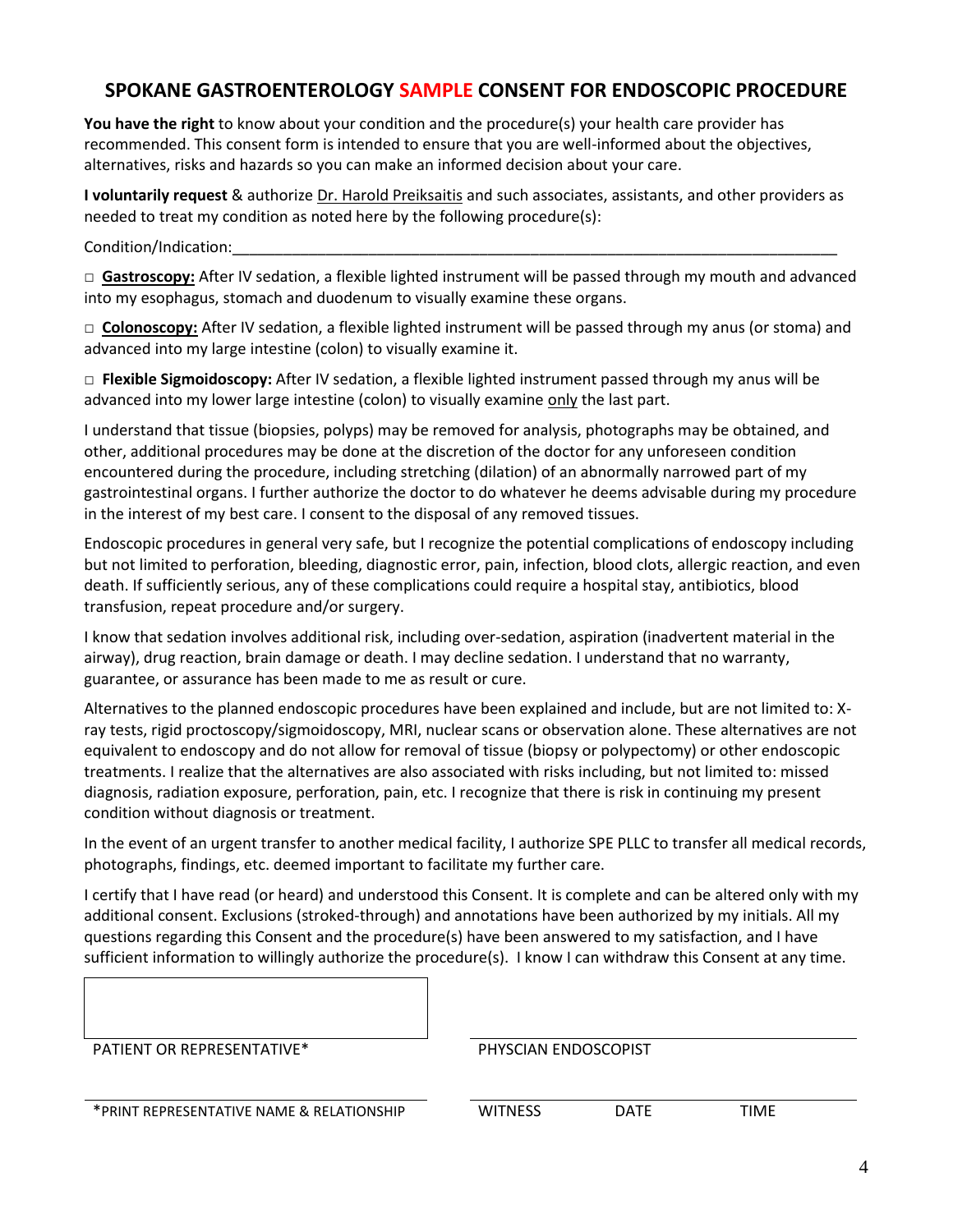## **ANESTHESIA SAMPLE CONSENT**

REST ASSURED ANESTHESIA LLC IS A CONTRACTED ANESTHESIA PROVIDER. THEIR BUSINESS ENTITIY IS SEPARATE FROM SPOKANE GASTROENTEROLOGY. THEY WILL INDEPENDENTLY BILL YOUR INSURANCE COMPANY FOR THEIR SERVICE AND YOU WILL BE RESPONSIBLE FOR ANY PORTION OF THEIR FEE NOT COVERED BY YOUR INSURANCE.

- 1. **I understand** that Rest Assured Anesthesia LLC, an independently practicing group of anesthesia providers will provide anesthesia services for me as necessary to assist my doctor in performing the procedure(s) as described on SPOKANE GASTROENTEROLOGY Consent for Endoscopic Procedure.
- 2. **I agree** that Rest Assured Anesthesia LLC can bill my insurance for this anesthesia service. Furthermore, **I understand** that I will be personally responsible for any amount billed and not paid by my insurance.
- 3. **I understand** all types of anesthesia involve some risks and no guarantees or promises can be made concerning the results of my anesthetic, surgery or procedure. Although rare, unexpected and severe complications can occur with anesthesia, which include but are not limited to: heart attack, congestive heart failure, arrhythmias, endocarditis (infection of the heart), bronchospasm, aspiration, pneumonia, respiratory arrest, post-operative ventilation, lost airway, blood clots, lung trauma, sore throat, dental and/or vocal cord trauma, stroke, paralysis, loss of limb sensation and/or function, nerve injury, positioning injury, eye trauma and/or blindness, seizures, awareness during surgery/procedure, temporary memory loss, confusion, discomfort/pain, muscle ache, headache, nausea/vomiting, vegetative state, brain death, kidney failure, allergic reaction, infection, bleeding, blood/blood product transfusion reaction, malignant hyperthermia, death.
- 1. For known and yet unknown pregnant patients: **I understand** exposure to anesthetic agents can cause preterm labor and/or spontaneous miscarriage/abortion and certain anesthetic agents may lead to fetal developmental abnormalities. Because these are known risks, a pre-operative urine or blood pregnancy test will be performed at the time of admission to the pre-operative area on all menstruating females, with the exception of those having had surgical sterilization. The surgeon will report the results to the adult/emancipated minor. If the patient is a minor the results will be reported to both the patient and patient's parent/legal guardian.  $\mathbb{Z}$  I understand the risk and refuse a pregnancy test.
- 2. **Anesthesia Plan: Moderate Sedation/Analgesia ("Conscious Sedation")** which is a drug-induced depression of consciousness during which patients respond purposefully to verbal commands, either alone or accompanied by light tactile stimulation. No interventions are required to maintain a patent airway, and spontaneous ventilation is adequate. Cardiovascular function is usually maintained. Risks include: Nausea/vomiting, dental/vocal cord trauma, sore throat, awareness during surgery, aspiration, pneumonia, bronchospasm, allergic reaction, and transient deep sedation.
- 3. **I understand** unforeseen circumstances and/or changes in my medical status or surgical needs may occur necessitating modification of the planned anesthetic technique to optimize my safety and/or comfort.
- 4. The pertinent risks, benefits and alternatives for my planned anesthetic have been explained to me. I have read the above information and all of my questions have been satisfactorily answered.

**I hereby consent to the indicated anesthesia plan and/or procedure(s) and any modification(s) to the above as determined by my anesthesia provider to optimize my safety and comfort.** 

| <b>Patient Signature:</b>                                     | Date: | Time: |
|---------------------------------------------------------------|-------|-------|
| Signature of person authorized<br>to consent for the patient: | Date: | Time: |
| <b>Witness Signature:</b>                                     | Date: | Time: |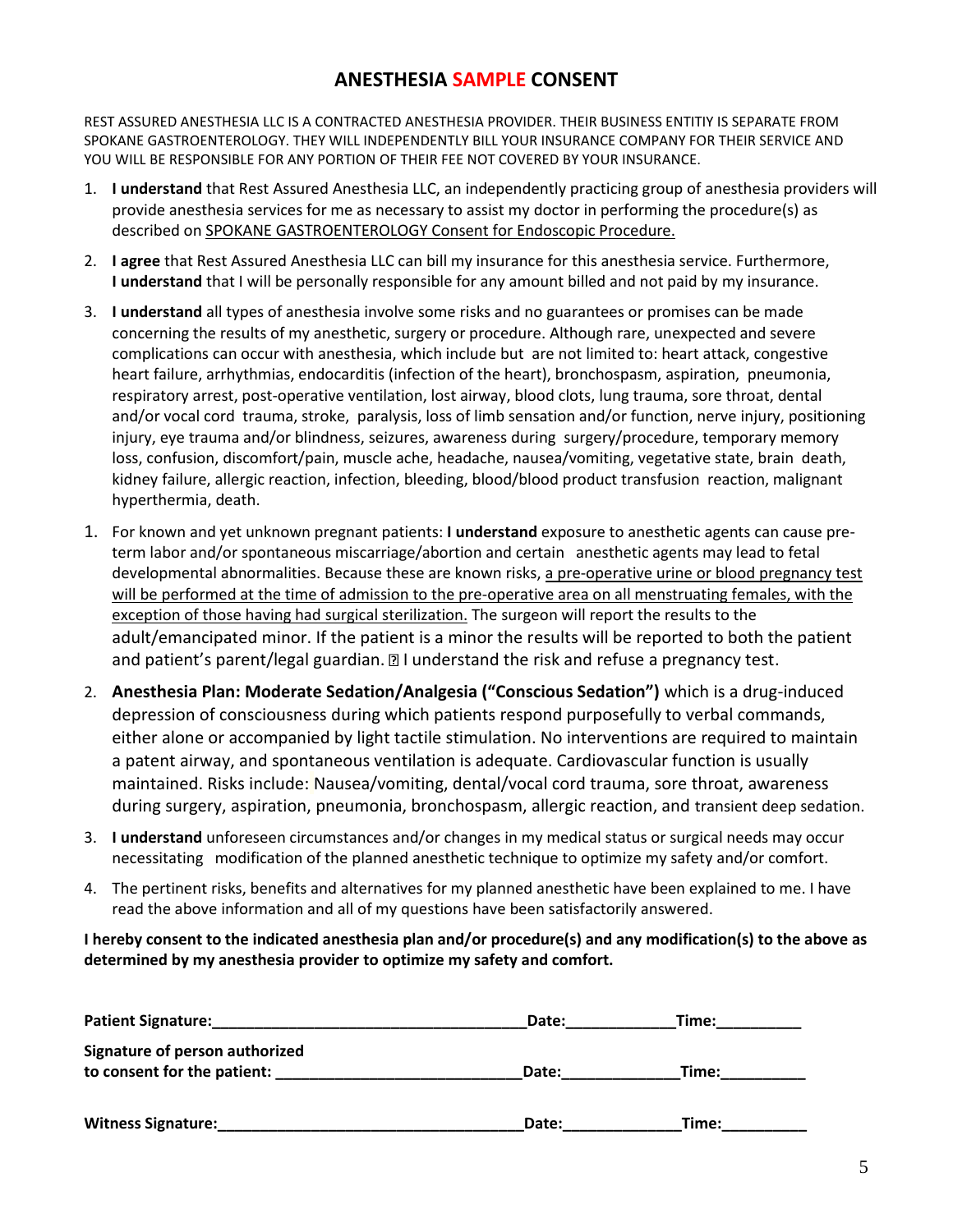# **HEALTH INFORMATION PRIVACY (HIPAA) POLICY BRIEF PATIENT SUMMARY**

Health Insurance Portability and Accountability Act of 1996 ("HIPAA") requires all health care providers to provide patients with a clear, user friendly explanation of your rights with respect to your Personal Health Information (PHI). Below is a summary of SPOKANE GASTROENTEROLOGY HIPAA Policy and Practices. Please review this carefully. You will be asked to choose from several options:

- 1. **You have the option to receive the complete and more comprehensive HIPAA Policy statement so that you can review it in detail. Please contact our office for further information.**
- 2. **You can refuse to accept our HIPAA Policy in which case we cannot provide medical care to you. Please inform our office if you choose this option.**
- 3. **You can acknowledge and agree to this HIPAA Policy and Practices. In this case, please initial and sign the INFORMATION LETTER.**
- 4. **You can withdraw your acceptance of the HIPAA Policy at any time. This needs to be done in writing and cannot be retroactive. Please contact our office for further information.**

#### **We may use and share your PHI for the following reasons:**

- To treat your condition
- Bill your insurance for our services
- Help with public health and safety issues.
- Comply with the law.
- Work with a medical examiner or funeral director
- Address workers' compensation, law enforcement, and other government requests.
- Respond to lawsuits and legal actions.
- We will use or share only those aspects of your PHI required for the specific request/reason.

### **You have the right to:**

- Get a copy of your medical record on paper or as electronic media.
- Correct your paper or electronic medical record.
- Request confidential communication.
- Ask us to limit the information we share.
- Get a list of those with whom we have shared your information.
- Get a copy of this Health Information Privacy (HIPAA) Policy Brief Patient Summary.
- Choose someone to act for you.
- File a complaint if you believe your privacy rights have been violated.

### **You can choose to limit the way that we use and share your information. Please let us know your preferences. Here are some examples of how your information might be shared.**

- Tell family and friends about your condition.
- Provide emergency care or disaster relief.
- Send information to your primary care provider or other health care providers you see.
- Send information to a health care provider you are being referred to for further care.

### **For more information see:** [www.hhs.gov/ocr/privacy/hipaa/understanding/consumers/noticepp.html](http://www.hhs.gov/ocr/privacy/hipaa/understanding/consumers/noticepp.html)**.**

Or contact our office at 509-456-5433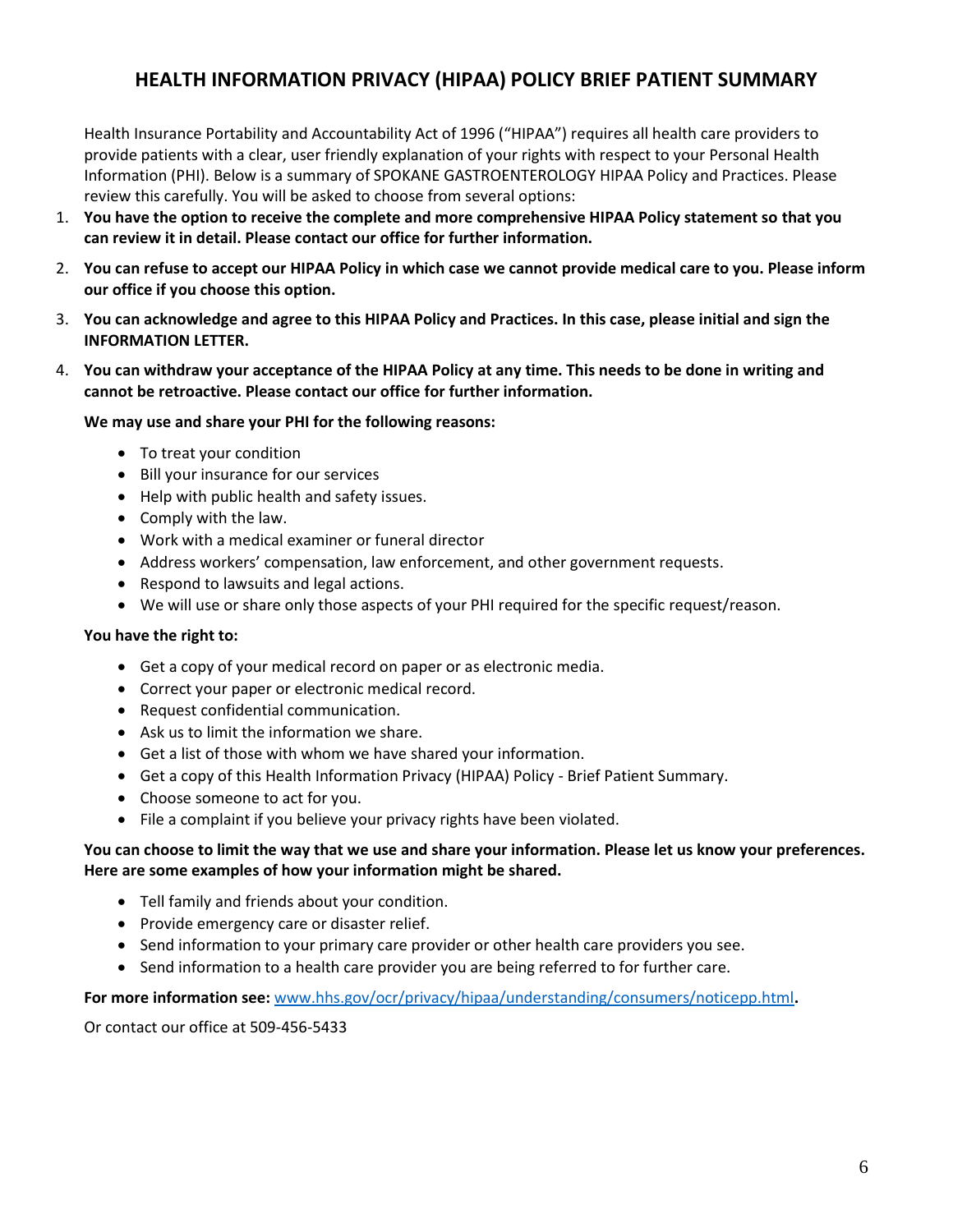# **PATIENT RIGHTS AND RESPONSIBILITIES**

## **You have the right to…**

- Receive care that meets the high standards set by SPOKANE GASTROENTEROLOGY.
- Care that respect you as an individual, your dignity, values, beliefs, culture and responds to your needs for spiritual care.
- Clear communication regarding your health care at this facility including being informed by your treating provider about any unanticipated outcomes. Any communication restrictions imposed to protect your health & safety will be documented & explained to you & your family.
- Confidentiality, privacy and security. Information about your care and treatment will be shared only with you and/or those responsible for your care.
- Have us recognize and assist you with special needs.
- Protection from abuse, harassment or neglect and access to protective services.
- Be involved in, and agree to, all aspects of your care, including treatment decisions and the right to refuse any or all treatment.
- Be free from any act of discrimination or reprisal.
- To refuse to participate in any research studies without fear of retribution or denial of care.
- Be informed about treatment options, anticipated effects on your health and potential or real adverse outcomes.
- To change providers.
- Be involved in resolution of problems with any care decisions, complaints or conflicts, and a right to timely resolution of such issues; usually within 48 hours.
- Compliance with your expressed wishes regarding family or representative input in your decisions, your legal directives, or court-issued orders.
- Know that physicians treating you own this facility and thus have a financial interest in South Perry Endoscopy PLLC (DBA Spokane Gastroenterology).
- Complain about your care or treatment without fear of retribution or denial of care. You, any family member or representative will be involved in decisions regarding how your complaint is resolved. You are encouraged to communicate any of your concerns to your physician or any of our staff. You may also contact The Washington State Department of Health and/or the Office of the Medicare Ombudsman. Contact information is provided on the adjacent notice and will be given to you upon request.
- If a patient is adjudged incompetent under applicable state laws by a court of proper jurisdiction, the rights of the patient are exercised by the person appointed under state law to act on the patient's behalf.
- If a state court has not adjudged a patient incompetent, any legal representative or surrogate designated by the patient in accordance with state law may exercise the patient's rights to the extent allowed by state law.

## **As a patient it is your responsibility to…**

- Be accurate and complete in giving your medical history and to notify your provider of any changes in your health status or health-related information.
- Ask questions and take part in your healthcare decisions and to notify your provider if you do not understand any part of your treatment.
- Tell your caregivers if they have not fulfilled their commitment to your care or shown concern and respect for you.
- Provide appropriate, valid identification when requested.
- Treat other patients and our staff with respect. To honor their right to privacy and treat other patients' medical information as confidential.
- Review your billing statement and ask related questions. If you are unable to pay your bill promptly, you must contact this office to discuss your options.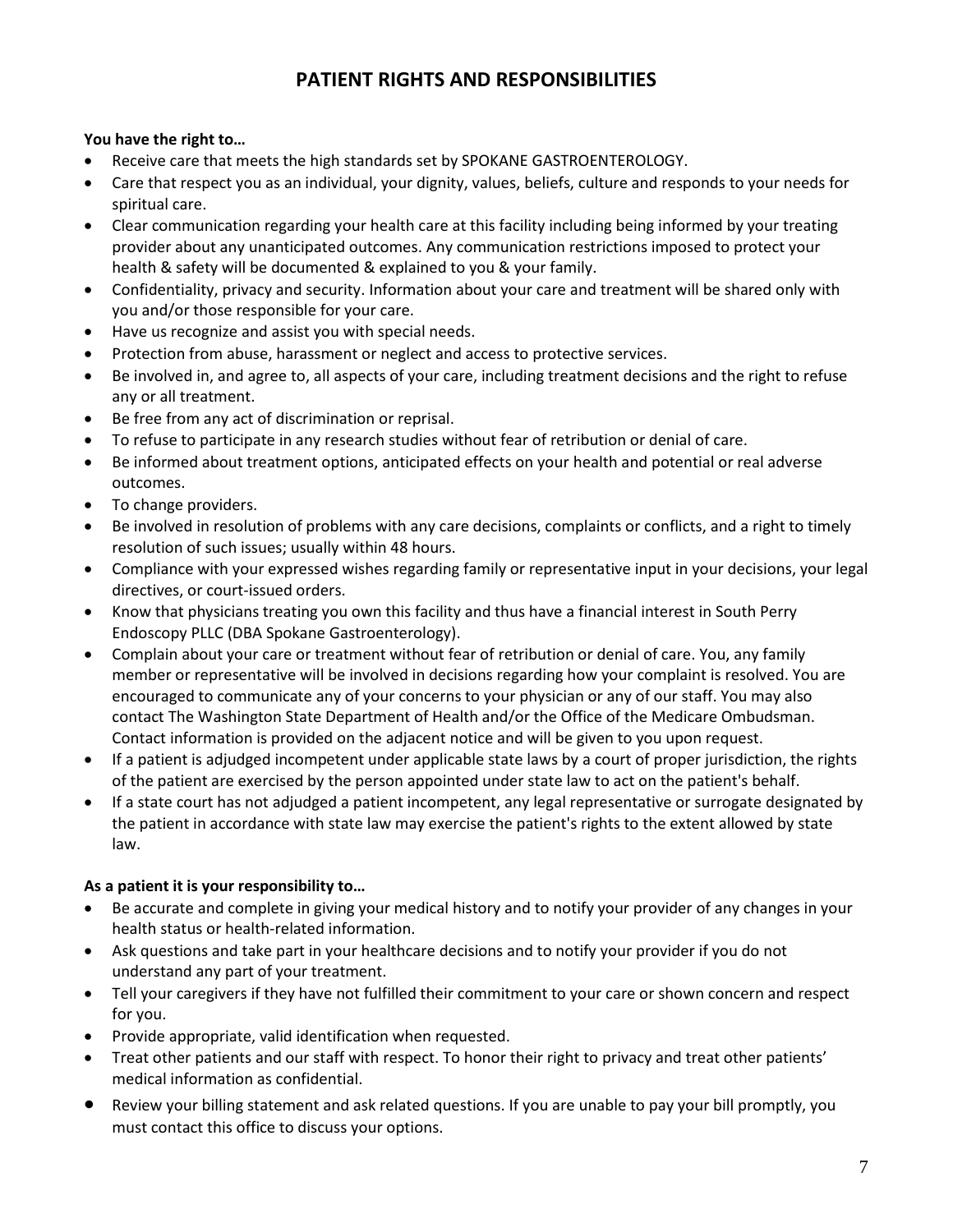## **IMPORTANT INFORMATION ABOUT THE ADVANCE DIRECTIVE**

An Advance Directive is a legal document informing others of your wishes regarding medical treatment and who can make decisions on your behalf.

### **There are several types of Advance Directives documents and these can include:**

- 1. A **Living Will** is a legal document that tells your doctors, nurses and other health care providers what treatments you would want to have or what treatments you would refuse, should your condition become terminal or if you are in a permanent vegetative state. A living will is not the same as a "Do Not Resuscitate" (DNR) order.
- 2. **Durable Power of Attorney for Health Care** is a legal document in which a patient appoints another person to make medical decisions on their behalf should they be temporarily or permanently unable to make decisions. This document applies to health care decisions only. In some jurisdictions the Living Will and Durable Power of Attorney for Health Care are contained in one document.
- 3. **Physician Orders for Life-Sustaining Treatment (POLST)** as a legal document which must be signed by a patient's primary care provider, physician assistant or nurse practitioner and informs other treating doctors, emergency medical staff, nurses and other health care providers whether the patient wishes to be resuscitated in the event that the heart stops or breathing ceases as well as which specific medical interventions are desired. This document is a permanent statement of the patient's wishes regarding resuscitation and remains in effect both in and out of Health Care facilities until the patient and/or patient's doctor revokes or modifies it. A POLST Form should be available from your primary care provider.

We at SPOKANE GASTROENTEROLOGY will comply fully with the law and always respect and follow each patient's wishes. If you have an Advance Directive, please bring that document with you so it can be transferred to a hospital in the unlikely event that that becomes necessary. A copy with be incorporated into your electronic medical record and be available for review by your treating physician and staff and for future reference when it is needed.

Procedures done at SPOKANE GASTROENTEROLOGY would rarely result in situations in which Advance Directives or DNRs will be an issue. *However, if you experience a negative reaction that is judged by the treating physician or sedating provider to be a direct result of the procedure or the drugs administered, every effort will be made to support your vital signs until the effects are reversed or wear off. Such events may include but are not limited to allergic reactions, inadvertent over-sedation, low blood pressure, seizure, slowed or stopped respirations.* Contrariwise, if you happen to suffer a cardiac arrest or sudden death by chance while in our facilities and not undergoing a procedure AND you have provided a clear Advance Directive regarding such an event, your wishes as described in that document will be honored.

## **IF YOU HAVE ANY QUESTIONS REGARDING THIS POLICY, THE ADVANCE DIRECTIVE LAWS OR YOU NEED ASSISTANCE IN OBTAINING FORMS OR OTHER INFORMATION, PLEASE ASK ONE OF OUR STAFF.**

**Additional information and resources can be found at:** 

<https://wsma.org/advance-directives> https://www.dshs.wa.gov/altsa/home-and-community-services/legal-planning